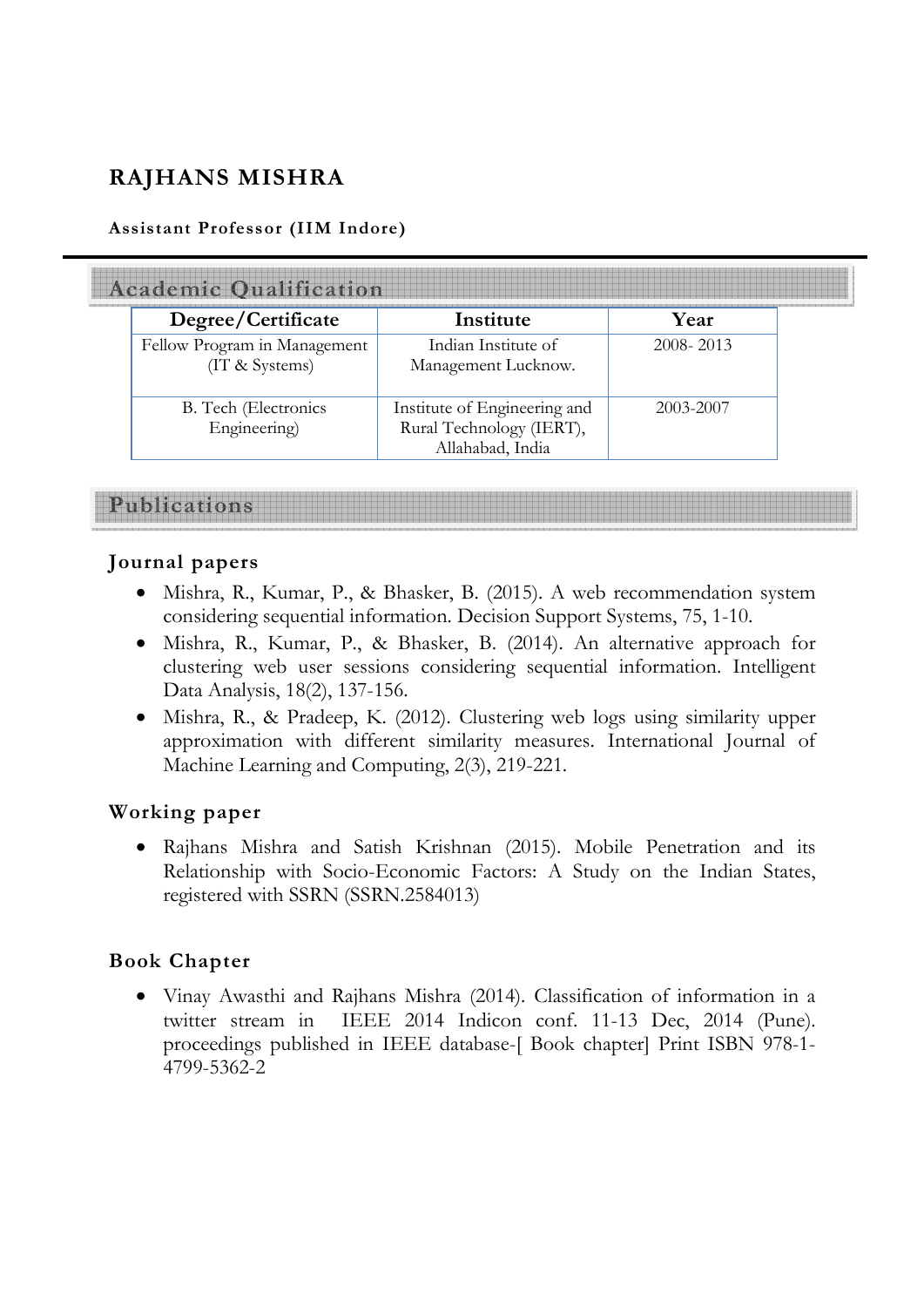- Rajhans Mishra (2013). A fuzzy approach for Multi Criteria Decision making in Web recommendation system for e-commerce. In the proceedings of 11th International conference on ICT & Knowledge Engineering (Nov., 2013) Published in IEEE database.
- Rajhans Mishra, Pradeep Kumar & Bharat Bhasker (2012): Rough Set Based Clustering in Dense Web Domain. 12th International conference on Intelligent system design and applications, Kochi, Nov. 27-29 2012 (published in IEEE database as proceedings)
- Rajhans Mishra, Pradeep Kumar & Bharat Bhasker (2011). A Design Framework for Recommender System by Incorporating Sequential Information. In the proceedings of The 13<sup>th</sup> International Conference on Information Integration and Web-based Applications & Services (iiWAS2011), Ho Chi Minh City (Vietnam) published in ACM digital library (as proceedings)

### **Conference papers**

- Rajhans Mishra & Siddhartha Rastogi (2014). Web analytics for customer profiling and segmentation for e-commerce using sequential information in the 2014 INFORMS ANNUAL MEETING, held at San-Francisco (09-12 Nov., 2014)
- Siddhartha Rastogi & Rajhans Mishra (2014). Cigarette Packet Pictorial Warning: Is There Any Impact on Smokers, Quitters, and Non-Smokers in the 2014 INFORMS ANNUAL MEETING, held at San-Francisco (09-12 Nov., 2014)
- Satish Krishnan and Rajhans Mishra (2014).E-Government Maturity, Corruption in National Institutions, and National Sustainability in 9th Yale Great lakes International Management Conference held on 29th December, 2014 (Chennai)
- Rajesh Sharma & Rajhans Mishra (2013). A Framework for Continuous Assessment of IT Investment on Business Processes. Paper presented in the 11th International AIMS Conference held at IMT Ghaziabad (Dec 2013) and published in the Conference Proceedings.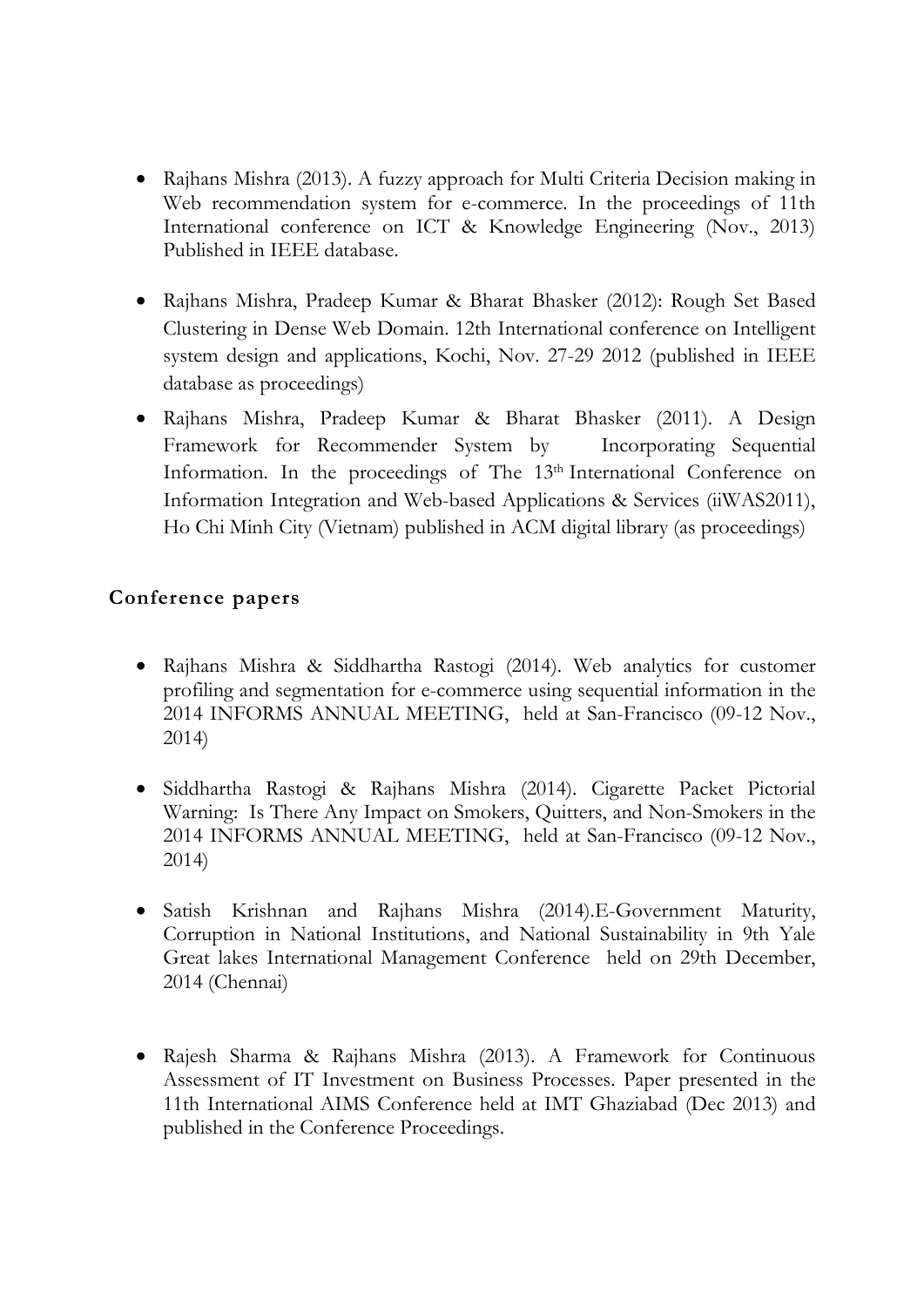- Rajhans Mishra, Pradeep Kumar & Bharat Bhasker (2012). Similarity Upper Approximation based Clustering using different Similarity Measures. Accepted for the presentation in The IADIS e-Society 2012 conference Berlin, Germany, 10 to 13 March 2012
- Rajhans Mishra & Soumya Kanti Ghosh (2011).e-District: Implementation of e- Governance in Uttar Pradesh. Presented and accepted for the International Case Conference, November 2011, Goa, India.
- Rajhans Mishra (2010). Incorporating fuzziness in unstructured data mining. In the proceedings of 3rd International Conference on Data Management (ICDM 2010, March 11-12, 2010).

#### **Doctoral Consortium**

- Rajhans Mishra, Pradeep Kumar & Bharat Bhasker (2011). Design of Recommender System Incorporating Sequential Information, presented at IIM Bangalore Doctoral Conference (IMRDC-2011) 11-12 Nov, 2011, Bangalore, India.
- Rajhans Mishra, Pradeep Kumar & Bharat Bhasker (2011). A Framework of Recommender System Incorporating Sequential Information Using Web Usage Data. In the Proceedings of Doctoral Colloquium of IIM Ahmedabad, 7-8 January, 2012, Ahmedabad, India.

## **Consultancy**

• Data Analytics Training (along with Prof. Saurabh Chandra and Prof. Abhishek Mishra) to Officers of Central Board of Direct Taxes